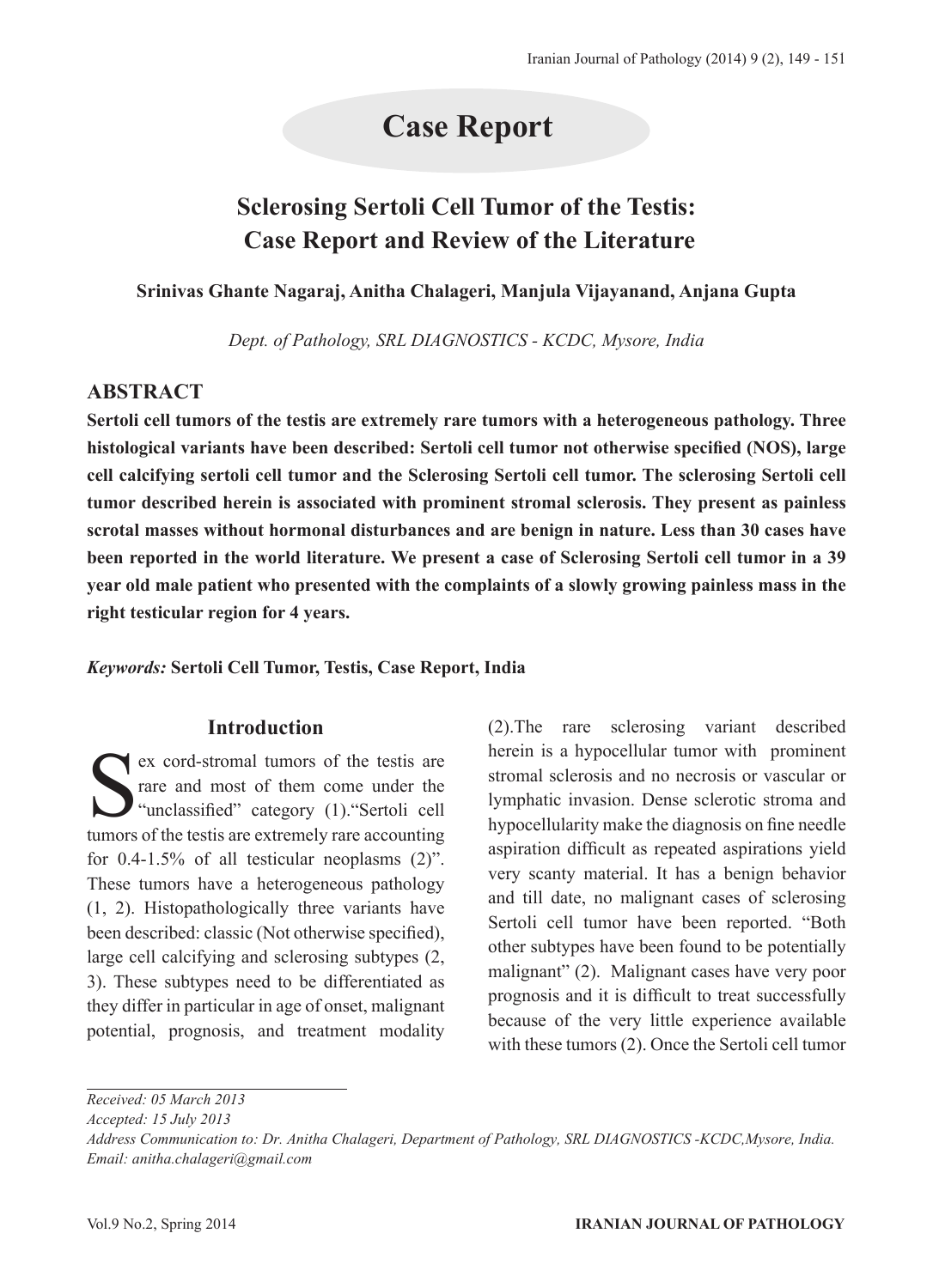has been diagnosed, histological subtyping is necessary as the treatment modality varies. To date, less than 30 cases have been reported (3- 12).

We present a case of Sclerosing sertoli cell tumor in a 39 year old male patient who presented with the complaints of a slowly growing painless mass in the right testicular region for 4 years.

#### **Case Report**

A 39 year old man presented with a mass in the right testicular region that had been present for 4 years. Tumor markers for testicular cancer such as Beta – Human B and H to capital letters Chorionic Gonadotropin and Alpha Feto Protein levels were not elevated. Repeated fine needle aspiration yielded very scanty material and showed only few spindled cells which no opinion was possible. There was no evidence of estrogen production by the tumor. High orchidectomy was done and the specimen was sent to us for histopathological examination.

Gross examination showed a well circumscribed hard nodular mass measuring 5.5×3.5cm. Cut surface was yellowish white and homogeneous. Normal testicular tissue was not identified (Fig. 1). Microscopy showed sertoli cells arranged in few thin cords, few small tubules and occasional large irregular aggregates in a prominent fibrocollagenous stroma. The tumor cells had a moderate amount of pale cytoplasm and round, bland and uniform nuclei. No invasion was seen. No necrosis and mitosis were seen. The nucleoli were not prominent. The stroma was fibrotic and moderately cellular and hyalinised with few dilated blood vessels (Fig. 2 & 3).

A diagnosis of Sclerosing Sertoli Cell Tumor was made.

### **Discussion**

Sex – cord – gonadal stromal neoplasms of the testes account for approximately 5% of testicular tumors, and most of them are Leydig cell tumors (2, 12). "Pure Sertoli cell testicular tumors are uncommon and account for approximately 1% of testicular tumors (2)". "These tumors, usually considered benign, are a heterogenous entity because of their histological and clinical variability"  $(2,3,12)$ . They are classified according to their histological characteristics into the following subtypes, classic (Not Otherwise Specified), Large cell calcifying variant and sclerosing variant (2, 3, 6). Sclerosing sertoli cell tumor was described by Zukerberg *et al.* in a review of approximately 200 cases of sex – cord – stromal tumors of the testis (1). In their series the sclerosing variant was observed in 10 cases (1). To date, less than 30 cases have been reported (1-12).

The sclerosing sertoli cell tumor is a hypocellular variant with diffuse stromal sclerosis and no necrosis or vascular or lymphatic invasion (1,12). While they can occur at any age, the peak incidence is between 35 and 50 years (1,7,12). In our case the patient was 39 years old. "These tumors are usually asymptomatic, small  $(0.5 - 2)$ cm, rarely measuring more than 5.0 cm in their longest diameter), well delimited, white or gray with a solid surface" (1,12). However in our case the tumor measured 5.5 cm in the longest diameter, probably because of the long duration of the swelling. Microscopically, features of Sclerosing Sertoli Cell Tumor include small neoplastic tubules surrounded by a dense sclerotic stroma. These tumors characteristically have small solid cords, anastomosing tubules and thin cords of Sertoli cells in a prominent fibrous sclerosing stroma with thick collagenous bands (1,12). Our case showed sertoli cells arranged in thin cords, few simple tubules, and occasional large irregular aggregates in a prominent fibrocollagenous stroma. "The Sertoli cells are small to medium size with pale cytoplasm and occasional large lipid vacuoles" (1). The nuclei are typically bland. There are usually no mitotic figures but atypia is rarely seen (1). The fibrous stroma may entrap non-neoplastic tubules, resembling immature tubules in Sertoli cell nodules of crypt